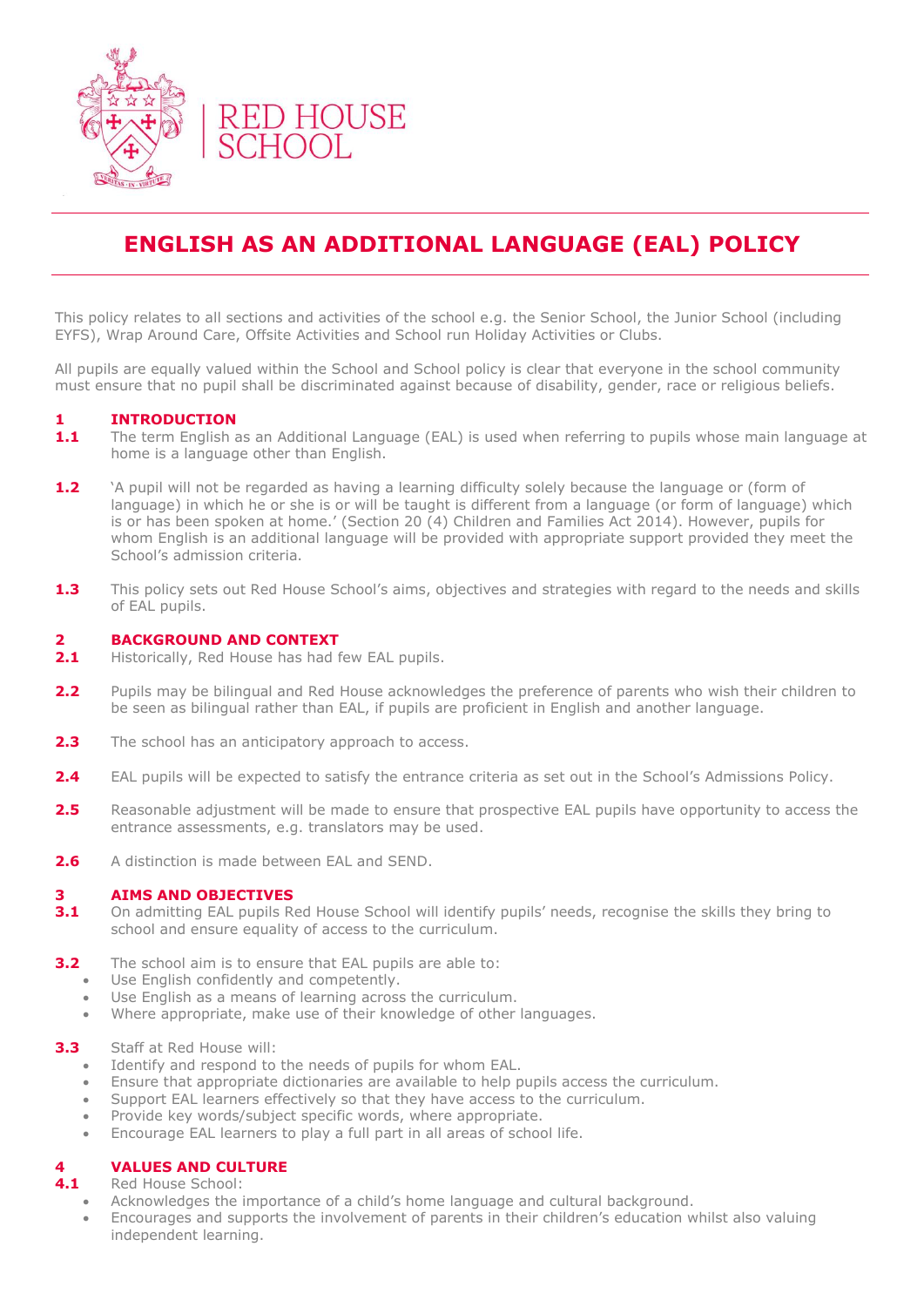Does not tolerate racist or biased attitudes and behaviour.

# **5 KEY PRINCIPLES FOR ADDITIONAL LANGUAGE ACQUISITION**

- **5.1** Language develops best when used in purposeful contexts across the curriculum.
- **5.2** Effective use of language is crucial to the teaching and learning of every subject.
- **5.3** The language demands of learning tasks need to be identified and planned for with attention both to initial access and to extension.
- **5.4** Access to learning requires attention to words and meanings embodied in each curriculum area. Meanings and understanding cannot always be assumed but need to be explored. Key words/subject specific words and dictionaries will be essential.
- **5.5** Teachers have a crucial role in modelling uses of language.
- **5.6** Language is central to our identity, therefore teachers need to be aware of the importance of pupils' home language and build on their existing knowledge and skills.
- **5.7** Many concepts and skills depend on and benefit from well-developed home language and literacy in home languages enhances subsequent acquisition of EAL.

# **6 PLANNING/MONITORING/EVALUATING**

**6.1** Information is gathered about:

- The pupils' linguistic background and previous educational experience.
- Whilst account is taken of EAL development, the school aims to set appropriate and challenging targets for individual pupils. These targets are reviewed on a regular basis.
- Where appropriate, EAL pupils will attend literacy lessons (Years 7-9).
- Staff liaise regularly to discuss pupils' progress, needs and targets.
- It may be appropriate for the SENCo and Head of English to find time for one to one sessions with EAL pupils.
- In the Junior School, Teaching Assistant's may provide some one-to-one support.

# **7 ASSESSMENT/RECORD KEEPING**

- **7.1** The Whole School Assessment Policy will ensure that progress is recorded and tracked.
- **7.2** Although it may not be possible for EAL pupils to attempt some assessment tasks, subject teachers will need to plan appropriate assessments to ascertain pupils' understanding of topics and subject progress.
- **7.3** The school will ensure that EAL pupils have access to statutory assessments, making use of special arrangements, as appropriate.
- **7.4** GCSE options will be carefully considered.
- **7.5** Entry level English may be appropriate rather than GCSE English Language/ English Literature.
- **7.6** iGCSE English as an Additional Language is offered, if appropriate.

# **8 SEND AND MORE ABLE, GIFTED AND TALENTED (MAGT)**

**8.1** The School recognises that:

- Most EAL pupils do not have SEND. However, should SEND be identified EAL pupils will have equal access to school SEND provision. Please refer to SEND Policy.
- EAL pupils may be more able, gifted or talented (MAGT) even though they may not be fully fluent in English. Please refer to the More Able, Gifted and Talented Policy.

# **9 STAFF DEVELOPMENT**

- EAL issues are discussed and good practice can be shared in Academic/SEND meetings.
- Training courses have been attended by the SENCO and the policy incorporates recommended strategies.
- EAL resources are available from Twinkl (for which school has a subscription) and Teachit English.

# **10 REVIEW OF POLICY**

**10.1** The policy will be reviewed by the SENCo, SMT and the Board of Governors on an annual basis.

Reviewed by E Auty Ratified by the Education Committee of the Board of Governors February 2021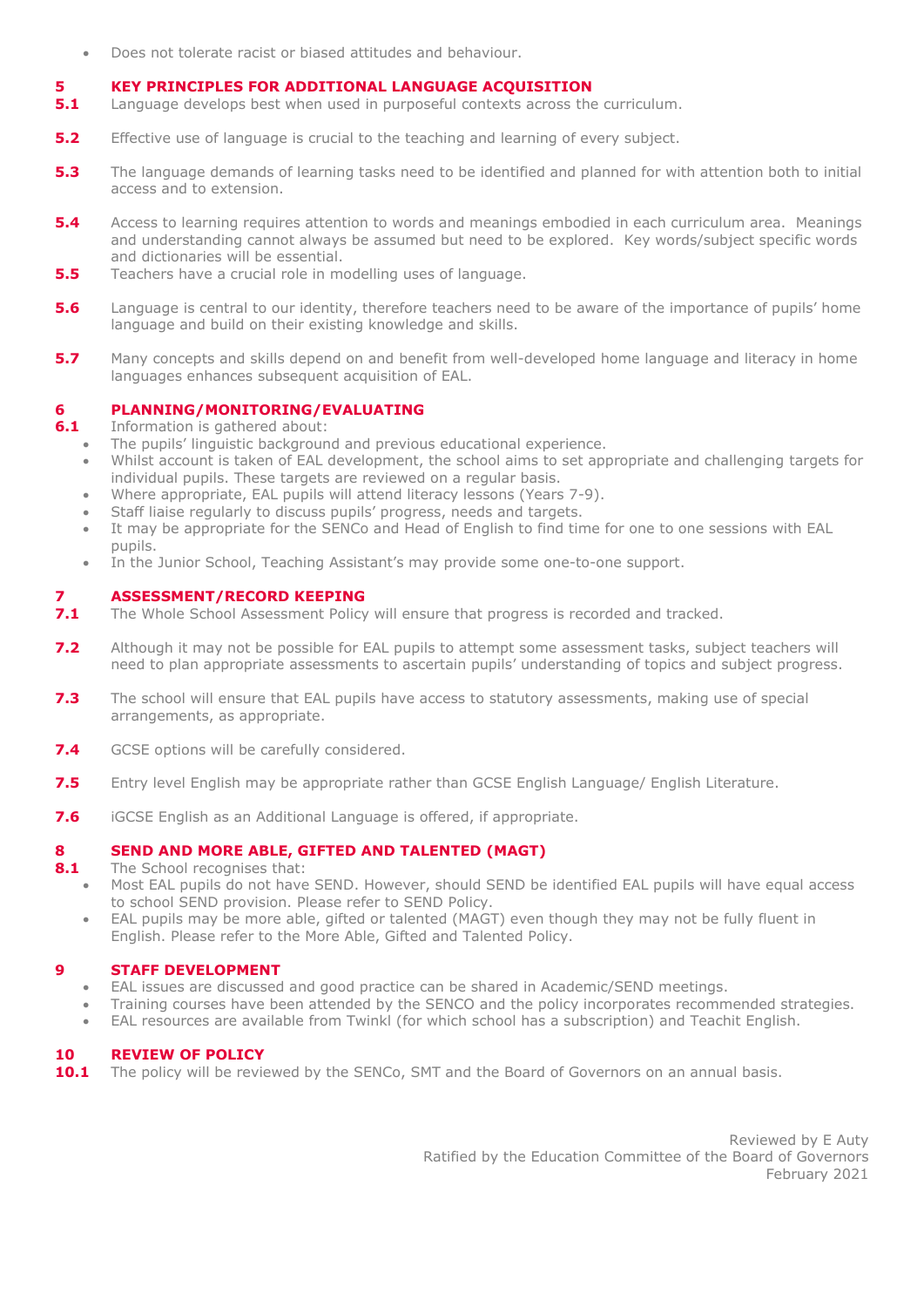#### **APPENDIX 1: THE ROLE OF THE ENGLISH DEPARTMENT, SENCO AND CLASS TEACHERS**

#### **1 ENGLISH DEPARTMENT**

- 1.1 The Department complies with the policy set out for the whole school, but within the Department the following points should be noted:
- 1.2 Identification of Pupils who have EAL by:
	- Analysis of information from previous schools, where relevant.
	- Analysis of any testing carried out as part of the Red House School Admissions process.
- **1.3** Sharing of Information and Good Practice
	- The English Department will advise other subject teachers, if appropriate and share good practice.

#### **2 SENCO's ROLE**

- To monitor the EAL policy on an annual basis.
- To work closely with the English Department.
- To liaise with Junior School staff as appropriate.
- To disseminate information about identified pupils to teachers.
- To encourage the sharing of good practice.

#### **3 TEACHER'S ROLE**

- To ensure knowledge of relevant data for pupils with EAL in the class.
- To use knowledge to inform lesson planning, use of resources and groupings within the class.
- To provide key words/subject specific words, where appropriate.
- To record relevant information in their teacher planner.
- To use target setting and assessment sensitively, to enable pupils to feel a sense of progression and achievement.
- To inform the Head of Department, Form Tutor, SENCo, Assistant Head (Academic) and SMT, as appropriate, of any concerns regarding EAL pupils.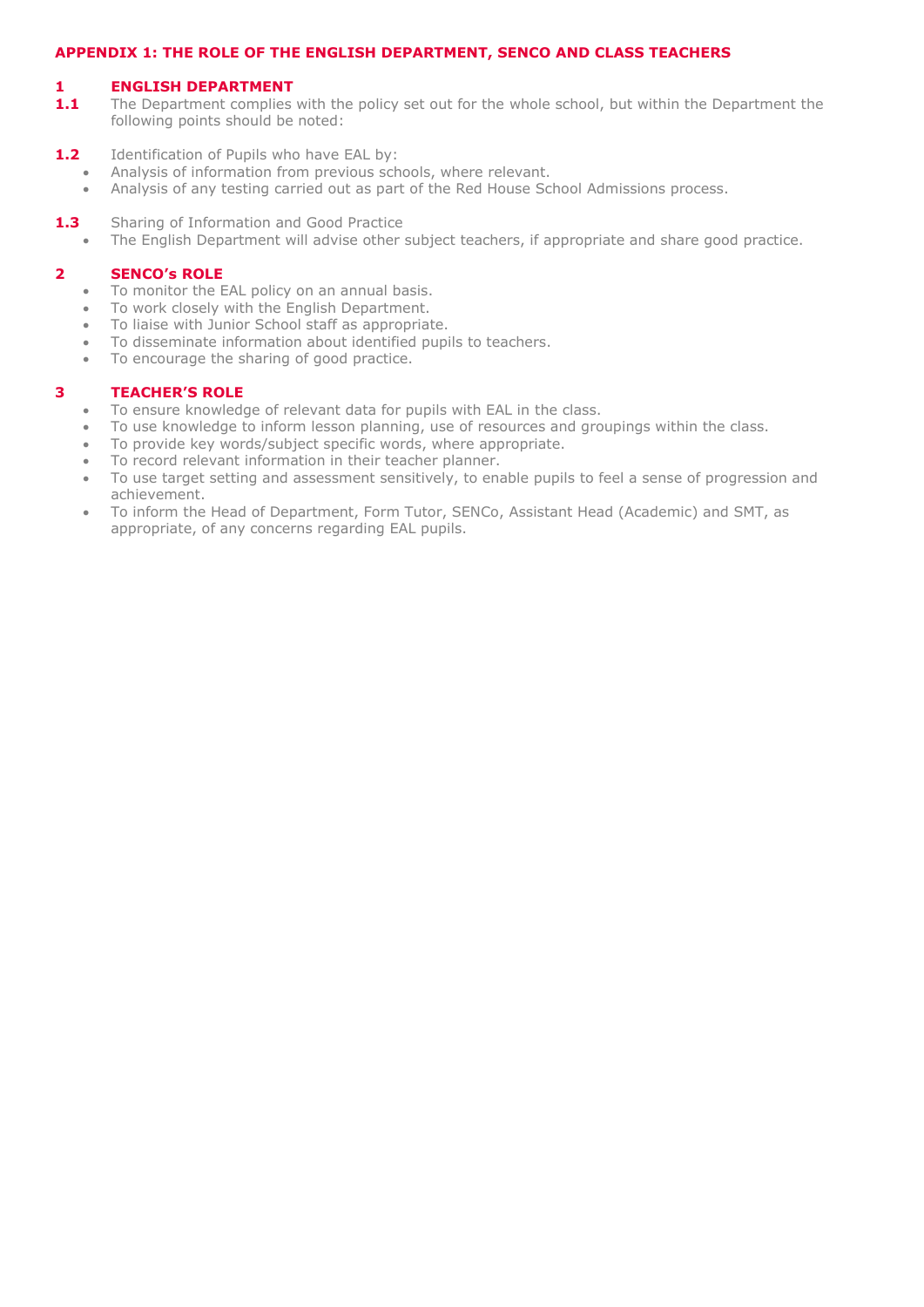# **APPENDIX 2: USING AN ECLECTIC APPROACH TO WORK WITH BILINGUAL PUPILS**

This approach is based on the eight principles of language learning and draws upon a variety of techniques and strategies.

# **1 EAL learners learn language best when treated as individuals with their own needs and interests.**

- Cater for the whole learner intellectual, social, emotional and physical development.
- Appeal to learners' imagination and creativity through simulation, games, stories, dramatic activities, visuals, etc.
- Create an atmosphere of trust to encourage learners to take risks in language use.
- Provide opportunities for pair work and group work, to develop learners' social skills.
- Employ a variety of teaching strategies to cater for learners' different learning styles.

# **2 EAL learners learn language best when provided with opportunities to participate in communicative and reflective use of the language in a wide range of activities.**

- Encourage and promote the active involvement of all learners.
- Value and promote genuine communication, use an enquiry approach.
- Provide a variety of activities using a range of appropriately chosen spoken and written language, commensurate with their level of language and subject proficiency, e.g. problem solving activities, projects, group and pair work and interactive games.
- Develop a range of activities (spoken and written) around the different genres, such as reports, narratives, summaries, notes, essays, etc. that are called for in the different subject areas.
- Provide opportunities for pair and group work in order to maximise opportunities for the negotiation of meaning.
- Include questions which are open-ended and which allow learners to answer with information not already known by the teacher.

## **3 EAL learners learn language best when exposed to language which is comprehensible and relevant to their own interests and frames of reference.**

- Create an atmosphere where learners feel encouraged to participate and use English.
- Use learners' experience and present understanding as a stimulus for learning and for language development.
- Provide a variety of language stimuli from a range of sources, e.g. teacher talk, other classroom talk, audio and video recordings of talk, written/printed information, artefacts, etc.
- Monitor teacher talk, e.g. use explicit and easy to understand directions, paraphrase, repeat, emphasise, support with pictures and demonstrations. Also introduce new vocabulary gradually.
- Use clear, comprehensible texts and resources, supplement with pictures, artefacts, explanations, diagrams and charts.

#### **4 EAL learners learn languages best when they focus deliberately on various language forms, skills, strategies and aspects of knowledge in order to support the process of language acquisition and the learning of concepts.**

- Teach vocabulary, structures, skills and strategies to support and encourage language use in activities.
- Target specific vocabulary, structures and concepts to incorporate into the lesson.
- Teach text structure and connectives explicitly.
- Use guided language and learning activities, e.g. sentence strips, paraphrasing and summarising, drafting, re-writing, planning with key words and structured overview.
- Plan for learners to work together to discover new language patterns and conventions.
- Encourage learners to develop and use communication strategies, e.g. repetition, asking for clarification, etc.

#### **5 EAL learners learn language best when exposed to socio-cultural information and direct experience of the culture embedded within the language.**

- Be aware that some difficulties in learning may have a cultural basis.
- Become familiar with and discuss with learners explicitly, similarities and differences between their own and British cultural norms, e.g. expected behaviour in the classroom, different roles of teachers and learners, different conceptual notions about the physical world, different home lives, etc.

# **6 EAL learners lean best when aware of the role and nature of language and culture.**

- Create an atmosphere where cultural differences are valued and understood.
- Elicit learners' experiences and views.
- Encourage learners to view a particular topic from different cultural viewpoints in order to build up cultural sensitivity.
- Become familiar with and make learners aware of different approaches to written texts (genres) in different subject areas for different purposes and for different audiences.
- Be aware and make learners aware, that their culture's approaches to text structure, e.g. the pattern of logical development in argumentative writing may differ from those expected in the National Curriculum.

# **7 EAL learners learn best when provided with appropriate feedback about their progress.**

 Promote success by making learners aware of the goals and objectives of their learning and the best means of achieving them. Ensure they are clear about the learning intentions of the lesson.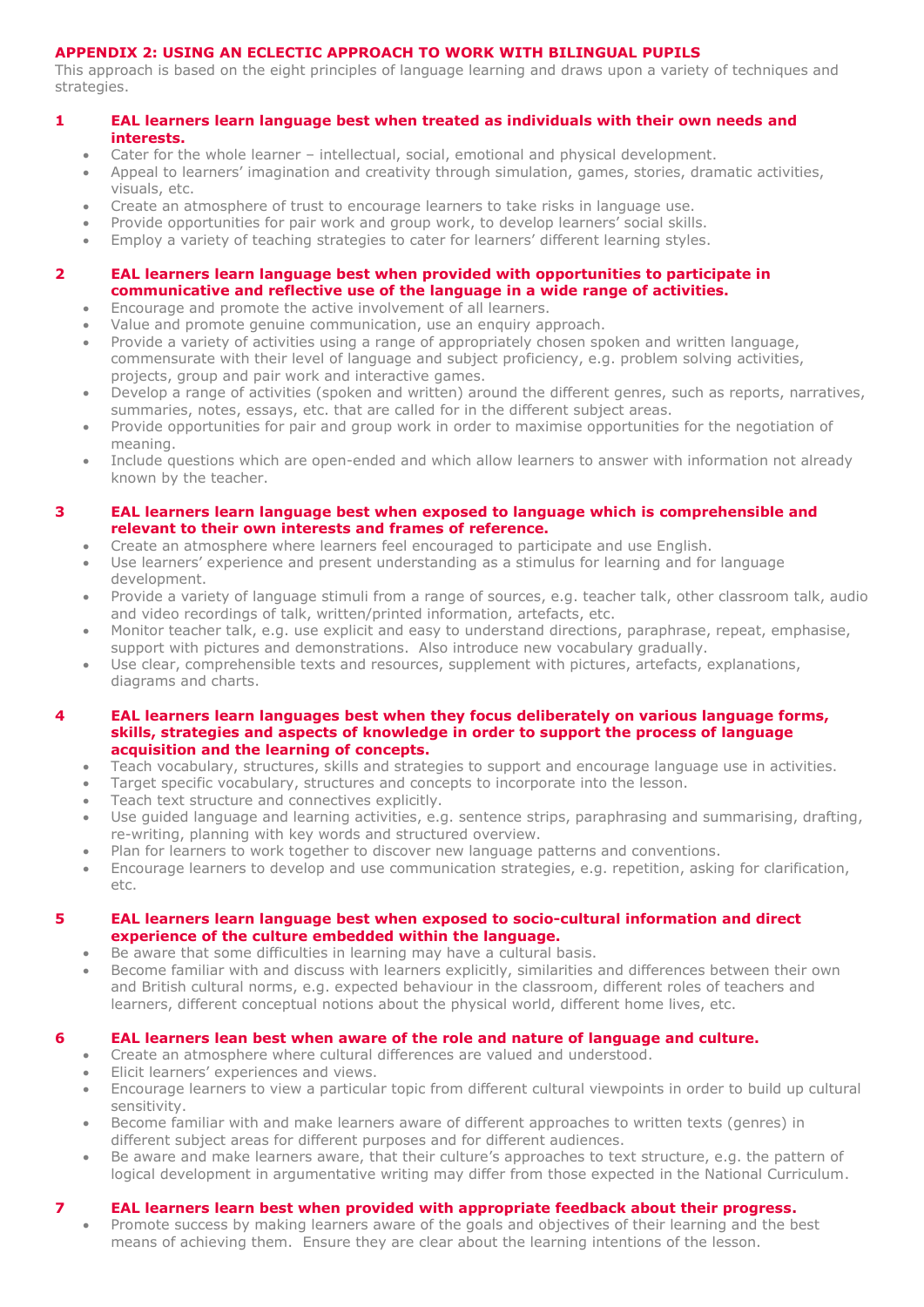- Negotiate targets with learners. Targets can be written into an individual Action Plan.
- Elicit feedback from students about the way they learn best and progress in their learning, e.g. selfassessment evaluation sheets/talk and write books.
- Encourage peer assessment.

## **8 EAL learners learn best when provided with opportunities to manage their own learning.**

- Encourage learners to take responsibility for their own learning.
- Involve learners in the planning process and be explicit about learning goals and the best means of achieving them.
- Foster the development of cognitive processing skills, learning how to learn skills and social interaction skills.
- Stress the importance of learners asking for clarification or help as often as they need to.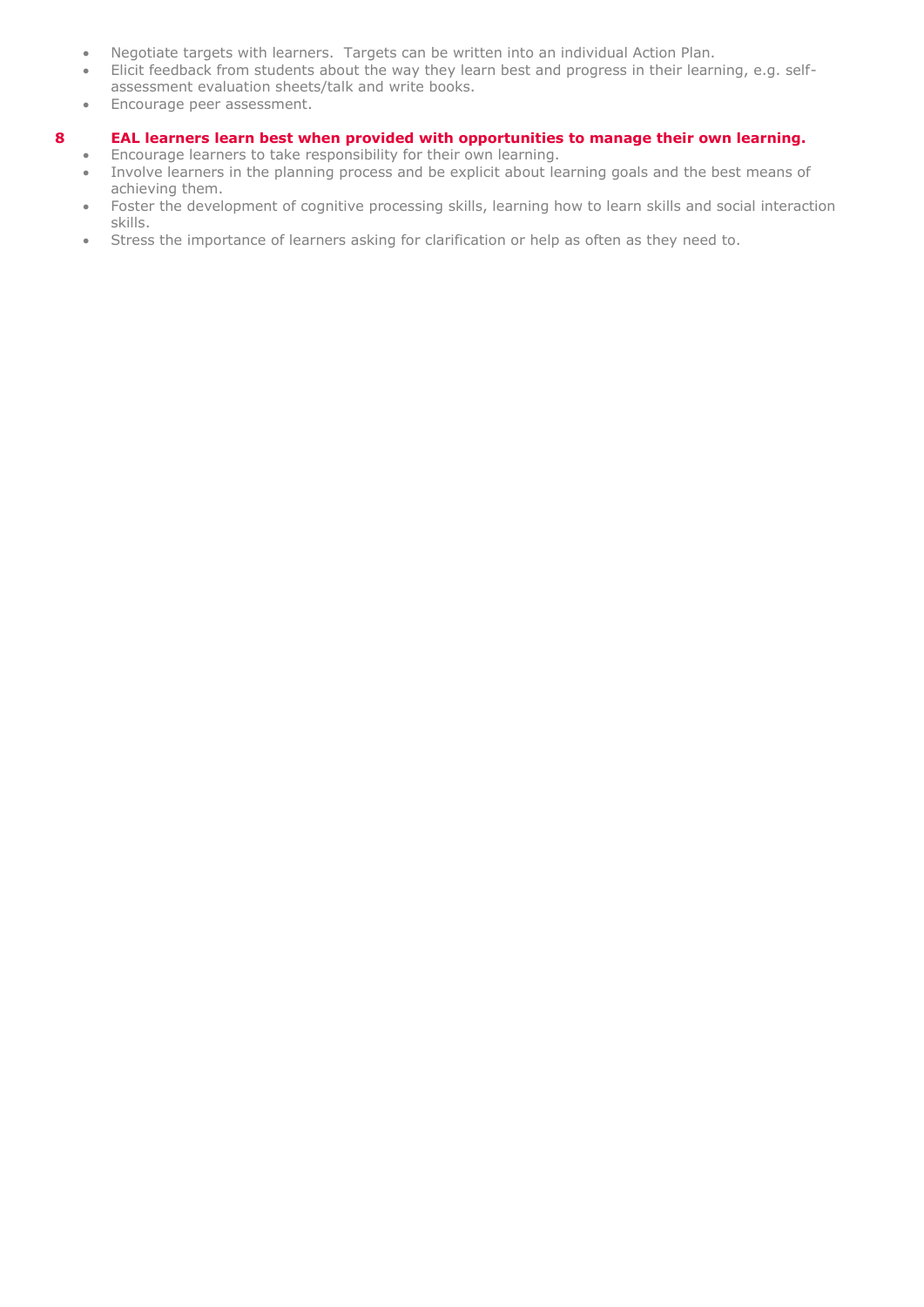#### **APPENDIX 3: SOME STRATEGIES USED IN EAL TEACHING AND SUPPORT AT PRIMARY LEVEL**

#### **Listening**

- Point out English sounds in context and give learners opportunities to practise.
- Use music, rhyme and pitch activities.
- Provide the written form of the sound/word/phrase, e.g. words of songs, shared book reading.
- Read and tell a wide variety of stories.
- Give learners time for processing.

#### **Oral Communication**

- Model different communication strategies, e.g. taking turns, changing language for different contexts (formal and informal).
- Encourage co-operative learning.
- Encourage informal talk between children in the classroom situation.
- Use a problem solving approach in curriculum areas, structuring the activity to allow maximum communication.
- Provide small group activities, e.g. board games, card games, problem solving activities. In early development the teacher structures and guides and is present in the group activities to a greater extent than in later development.
- Provide models for communication for different purposes, e.g. speaking at assembly, giving a talk, interviewing or introducing a visitor.
- Make time for informal one-to-one teacher-child communication on a variety of topics, including those initiated by children.
- Use stories to encourage participation.
- Allow time to gain confidence.
- Allow time to respond.
- Ask open-ended questions, e.g. 'what happens if you …' rather than closed, e.g. 'How many things are floating?'
- Ask questions to which you do not know the answer, e.g. 'What are you thinking about?'
- Allow learners to develop skills to negotiate meaning, e.g. re-phrasing, asking for clarification.
- Angle activities at success.

#### **Reading**

- Read to learners.
- Provide a range of books and allow for choice.
- Encourage learners to participate in shared and guided reading sessions.
- Provide lots of opportunities for silent sustained reading.
- Provide opportunities for meaningful oral reading, e.g. play reading, reading instructions that other follows.
- Provide opportunities for learners to make class books modelled on stories and books about the school environment.
- Use children's own published work and other children's published work as reading material.
- Provide opportunities for learners to predict from the context.
- Encourage learners to guess unknown words from the context. Use opportunities to strengthen all the cueing strategies and teach them explicitly.
- Choose and provide a suitable level of text.
- Focus on patterns of language, on the structure of the text, e.g. beginning, middle and end and on connecting words such as first …, then …, after that … in context.
- Develop word study in context, e.g. finding in a text the word that means …, finding opposites, etc.
- Develop dictionary skills: use personal and class dictionaries.
- Provide opportunities for the development of note-taking skills, e.g. identifying the main idea, key points, finding specific answers to specific questions.
- Develop library skills in fiction and non-fiction, e.g. setting up activities and exercises using a catalogue, borrowing books, asking for help, selecting books and articles on a specified topic, using index, contents page, cover, etc.; using an encyclopaedia.
- Choosing an appropriate book in mother tongue, dual language or other language.
- Evaluate progress.
- Provide encouragement.

#### **Writing**

- Model writing in many different situations on the board and on paper as an integral part of each day.
- Encourage learners to write in their first language.
- Conference with learners when ready too soon may stifle their confidence.
- Focus on patterns of language, on the structure of a text (beginnings, middles and ends), on connecting words (first, then, after that), by modelling and conferencing.
- Provide opportunities for different types of writing, e.g. free writing, diary writing, directed writing, endings to sentences, answering questions.
- Model and provide opportunities for writing for different purposes, e.g. reports, recounts, poems, etc.
- Provide opportunities for drafting, re-drafting, editing, publishing and displaying work.
- Provide a range of different audiences for writing.
- Provide adequate time for completion of activities.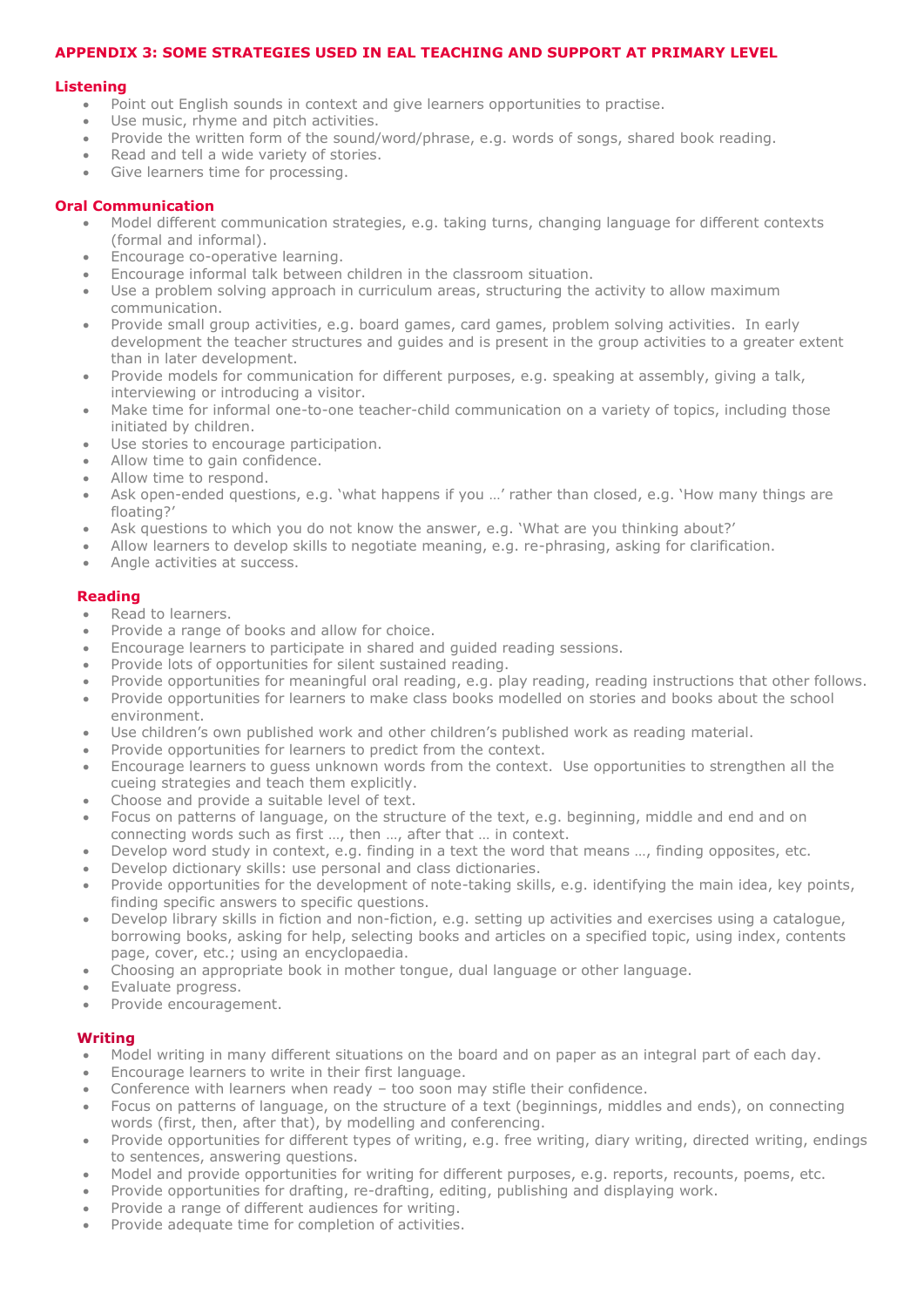## **Socio-cultural aspects**

- Discuss socio-cultural aspects with learners as they arise.
- Choose texts that will reinforce and give examples of socio-cultural aspects.
- Create an atmosphere of trust and of valuing all cultures.
- Discuss differences and similarities.
- Value learners' views and experiences.
- Take learners sensitively through new concepts that may be very different culturally from their views of the world.

# **Pronunciation**

- Model pronunciation naturally and clearly.
- Use rhymes and dialogues to develop rhythm, intonation and fluency.
- Highlight patterns of shared reading.
- Encourage learners to make up rhythmic and repetitive language patterns.
- Use music, rhythm, pitch and clapping activities to show stress, rhythm, loudness and softness.
- Provide opportunities to use puppets, a microphone, a tape recorder and telephone.

#### **Vocabulary**

- Focus on aspects of vocabulary in context as planned.
- Provide many different situations in which learners will meet the same vocabulary in activities, worksheets, discussions and stories.
- Explore vocabulary through drama, rhyme, storytelling and writing, art, etc. Structure games around vocabulary – card games and games around concrete items – 'I'm thinking of someone wearing blue jeans', etc.
- Use a range of techniques such as mating exercises, pictures, mime.

#### **Grammar**

- Pattern language input in routine classroom language, e.g. 'Today is …, Yesterday was …'
- Target and focus on specific patterns when conferencing about writing.
- Select reading material which has a strong storyline and has repetitive patterns.
- Target and focus on specific patterns in shared reading.
- Discuss patterns in context.
- Provide structures needed before an activity (in early stages).
- Use modelling.

## **Examining Texts**

- Provide opportunities for examining the whole text, e.g. focus on cohesive devices, fill in cohesive devices in blanks, and underline pronouns and their referents, e.g. 'The rain forests were being destroyed. They were gradually losing ....
- Encourage learners to develop coherence, e.g. pointing out and discussing logical progression, giving learner's opportunities to talk through their ideas, reassembling a paragraph or a text which has been cut up into sentences, paragraphs, explaining structure overviews.
- Highlight style/tone/register, e.g. by showing examples; discussing/pointing out tone, e.g. where the author is using irony, sarcasm, humour or persuasion; inviting learners to identify tone/style/register; giving learners opportunities for producing texts (spoken and written); focusing on differences in grammar, where relevant.

#### **Research and Study Skills**

- Foster the development of research and library skills, e.g. using catalogue, borrowing books; asking for help, selecting books/articles on a specific topic; looking at in-text references like footnotes, references and bibliography, practice using index, glossary, and appendix.
- Working on skimming and scanning.
- Developing note-taking skills, modifying text, choosing text at an appropriate level and length, underlining key points relevant to a given question, identifying topic sentence at beginning, middle and end, identifying supporting ideas, using a structured overview approach, providing a title for a text, noting main points in a spoken text, helping to write a summary.
- Develop learners' skills in answering test/exam questions, e.g. by underlining important words, checking parts of the question/listing/revising/focusing on instruction words.
- Discussing needs through the use of past exam papers.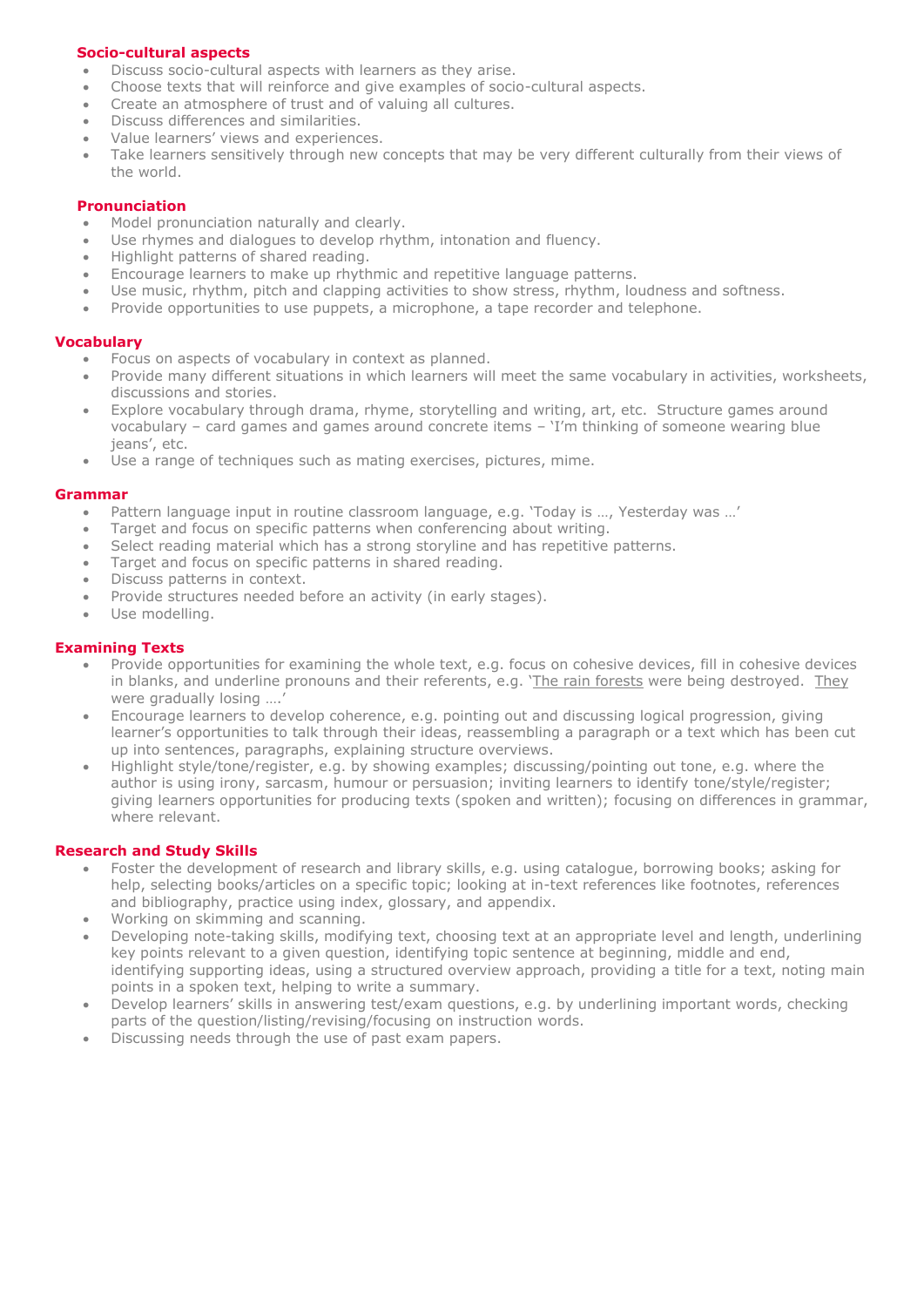#### **APPENDIX 4: SOME STRATEGIES FOR EAL TEACHING AND SUPPORT AT KEY STAGE 3/4**

#### **Listening**

- Show learners that there is redundancy in spoken text and that they do not have to listen to and understand every word.
- Encourage learners to listen for the main idea and key points.
- Encourage learners to listen, to answer specific questions, then discuss together and compose answers.
- Teach learners to take note of verbal cues.
- Teach learners to make an informed guess from the context.
- Encourage learners to listen, to answer specific questions, then discuss together and compare answers.
- Provide for a range of responses to listening activities in order to develop a range of listening skills.
- Provide practice in listening to different accents.

#### **Oral Communication**

- Provide a range of opportunities for oral communications, e.g. presentations, debates, discussions, etc.
- Encourage rehearsal, e.g. before giving a talk to the class and making a 'phone call.
- Provide models.
- Encourage role playing.
- Ask learners to prepare notes suitable for an oral presentation, outlining key points and headings.
- Encourage learners to practice presentations in front of a mirror.
- Highlight the need for learners to consider the purpose and the audience of the talk.
- Teach rules on debating.
- Focus on aspects of oral interaction, e.g. taking turns, interrupting, stepping back, conceding and missing a turn.

#### **Reading**

- Provide cloze exercises.
- Highlight so that readers can predict what's coming next.
- Present and analyse one paragraph at a time, e.g. 'What do you know from this paragraph?' 'What do you think is going to happen next?'
- Encourage learners to guess the meaning of unknown words from context and compare guessed words with a partner.
- Provide the right level and range of texts.
- Work through comprehension questions.
- Provide a glossary of terms.
- Highlight headings, typographical devices, e.g. bold, italic, capitals, references to diagrams, graphs, etc.
- Encourage the development of dictionary skills.
- Carry out a range of exercises associated with the text, e.g. practising finding words, recognising and looking for definitions in the text, e.g. 'Animals live in the environment, An environment is ….', working on coherence and cohesion, finding one piece of information/answer to a question from a text in a limited time.
- Read aloud to learners in order to model cohesion, coherence, tone and phrasing.
- Break texts into chunks of meaning, e.g. phrases, sentences if learners can't make meaning and understand.
- Work on scanning texts.
- Emphasise that learners do not have to understand every word in order to understand the meaning.
- Work on skimming, e.g. looking at topic sentences, reading something in a limited time, then saying what it is about.
- Allow for periods of sustained silent reading.
- Allow for choice on the part of the learners.
- Allow for a range of responses to reading for different purposes.

#### **Writing**

- Allow for drafting, re-drafting, editing, working through individual needs.
- Encourage learners to look through work for different focus areas, e.g. spelling, punctuation, vocabulary, etc.
- Display work, make books, etc. to give purpose to the activity.
- Write for a wider audience, thereby making the situation real or realistic, e.g. writing a letter to a newspaper, writing a report of a trip.
- Encourage learners to develop ideas logically and cohesively.
- Provide opportunities for writing in different genres, for different purposes and audiences, e.g. letters, narrative, reports, essays, etc.
- Encourage learners to use a range of expression and appropriate style and tone.

#### **Socio-cultural aspects**

- Discuss socio-cultural aspects as they arise.
- Provide and choose texts that will reinforce and give examples of socio-cultural aspects.
- Discuss similarities and differences.
- Create an atmosphere of trust, valuing everyone's culture.
- Elicit learners' views and experiences.
- Point out that one doesn't always have to agree.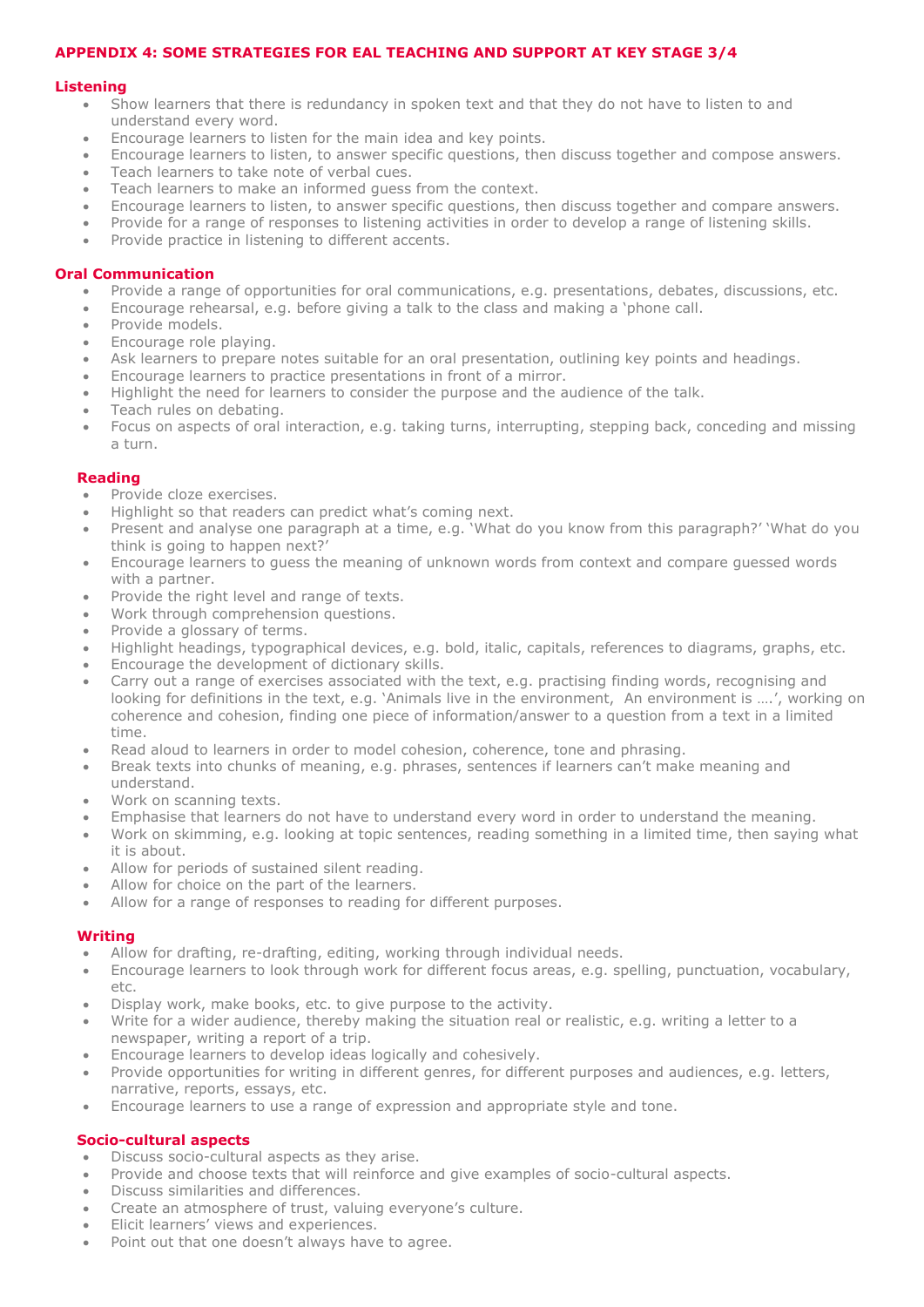- Value and expect informed personal opinions.
- Use role play, e.g. setting up a situation, setting up playing a character.
- Use role play, e.g. Setting up a situation, Setting up playing a situation.<br>• Provide experiences of the literature which highlight socio-cultural concepts, e.g. focus on idioms, proverbs, etc.

# **Pronunciation**

- Use rhymes and dialogues to develop rhythm and fluency.
- Practice saying some sentences with different stress, e.g. 'I said you were to go'.
- Provide different answers to differently stressed questions, e.g. 'Did I say you were to go?'
- Use modelling particularly of new vocabulary and repeat it.
- Point out different stress patterns depending on the grammatical function of a word, e.g. present used as a noun and verb.

## **Vocabulary**

- Focus on aspects of vocabulary as they arise.
- Provide synonyms.
- Draw attention to root, stem and provide other words with a similar base.
- Categorise vocabulary with learners, e.g. all the words you can use for 'said'. All the words related to …. .
- Provide vocabulary needed before the lesson if possible and recap to check understanding preferably before a plenary session.
- Give learners lists of topic vocabulary in glossary format.
- Provide a range of vocabulary expansion exercises and games.

#### **Grammar**

- Focus on aspects of grammar as they arise.
- Show and discuss patterns.
- Provide grammar exercises where needed, e.g. filling in blanks, substitution exercise.
- Re-assemble sentences and cut up into words or phrases.